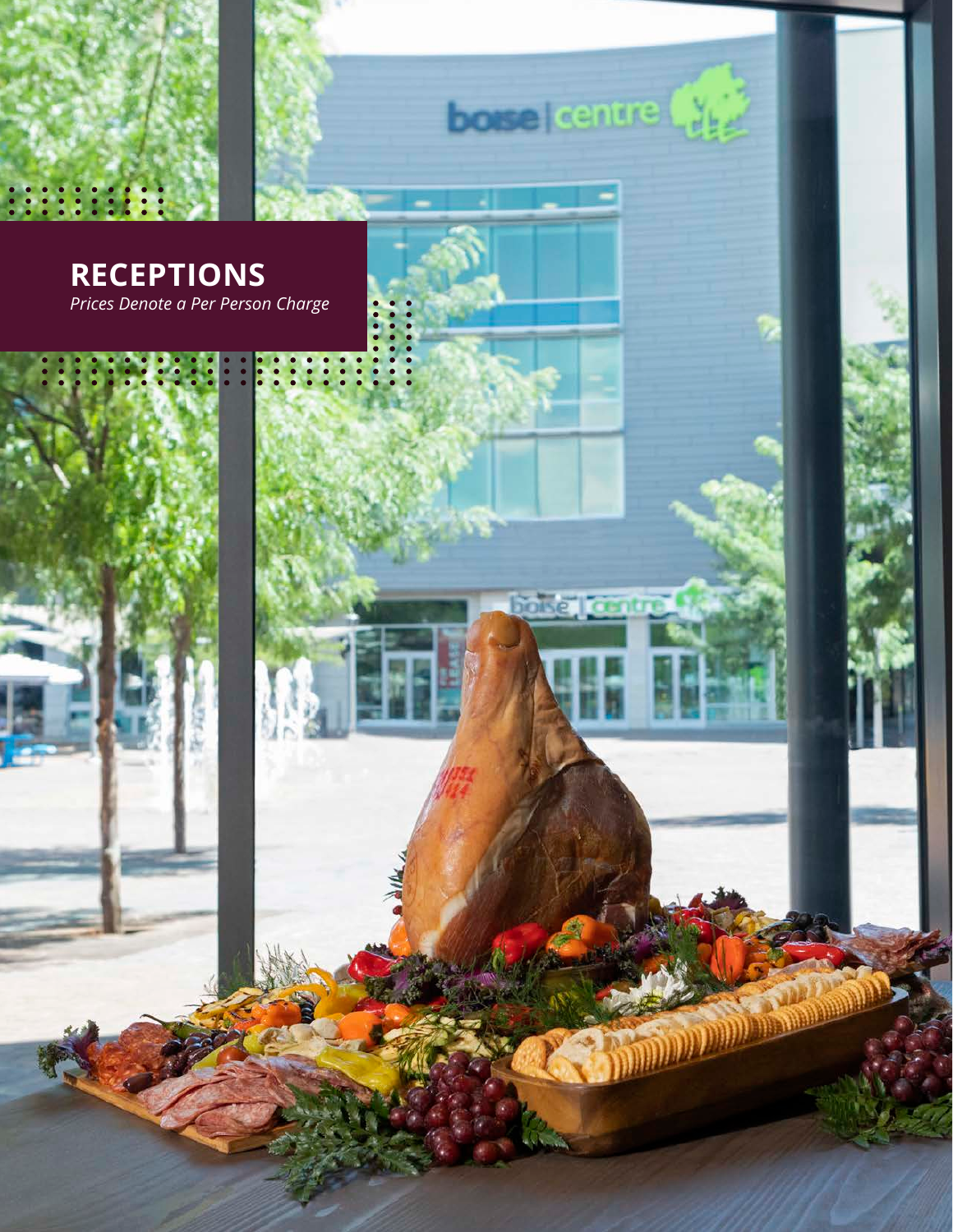### **MOZZARELLA STICKS \$22**

Beer-Battered and Fried Mozzarella Cheese Sticks, and Roasted Garlic Marinara Dip

### **TOMATO BRUSCHETTA \$26 DF**

Crostini, Garlic, Basil, Balsamic, and Extra-Virgin Olive Oil

**WILD MUSHROOM TART \$26** Goat Cheese, Madeira Wine, and Herbs

**PHYLLO CUP WITH BRIE \$28**  Roasted Garlic and Orange Marmalade

**ROCK SHRIMP CROSTINI \$29** Swiss Cheese, Capers, and Chives

**BBQ MEATBALLS \$29** Italian Beef Meatballs Simmered in Barbeque Sauce

### **SLIDERS \$30**

*Select One*

- Angus Beef, Sharp Cheddar Cheese, and Tomato
- Pulled Pork, BBQ Sauce, and Coleslaw
- Grilled Chicken, Sweet Chili Mayonnaise, and Pickle

**CHICKEN QUESADILLA \$30** Pepper Jack Cheese and Chile Verde

**CAPRESE SKEWERS \$30 GF** Heirloom Tomatoes, Fresh Mozzarella, Basil, Sea Salt, and

Balsamic Glaze

**GRILLED SEASONAL VEGETABLE SKEWERS \$30 GF V DF** Garlic, Herbs, and Extra-Virgin Olive Oil

## **SPANISH GAZPACHO \$30 GF DF**

Bay Shrimp, Avocados, and Cucumbers

**CRAB SALAD \$30 GF** Peppadew Peppers and Lemon-Basil Aioli

**MEATBALL CHEESEBURGER SKEWER \$30** Lettuce, Bacon, and Tomato

**MINI POTATO SKINS \$30 GF** Cheddar Cheese, Bacon and Chives **VEGETABLE SPRING ROLL \$30**

Sweet Chili Sauce

**RISOTTO ARANCINI \$30 GF** Basil Aioli

**SAUSAGE-STUFFED MUSHROOMS \$32** Italian Sausage, Smoked Gouda Cheese, and Fresh Herb Stuffed Mushroom Caps

**MINI BEEF WELLINGTON \$32** Horseradish Cream

**MEDITERRANEAN SKEWERS \$32 GF**Smoked Provolone Cheese, Salami, Olives, and Red Pepper

**COCONUT FRIED SHRIMP \$32**  Spicy Orange Marmalade

**ARTICHOKE BEIGNETS \$32** Sriracha Aioli

**PEPPER-CRUSTED STEAK CROSTINI \$33** Horseradish Cream and Micro Greens

**PRAWN COCKTAIL \$34 GF DF** Cocktail Sauce, Lemon and Micro Cilantro

**SANTA FE EGG ROLLS \$34** Chicken, Corn, Black Beans, and Chopped Peppers Rolled in Flour Tortilla, and Southwest Dipping Sauce

**CHICKEN POT STICKERS \$34** Sesame-Soy Dip

**CHICKEN SATAY \$34**  Teriyaki, Sesame Seeds, and Chives

**BULGOGI BEEF SATAY \$34** Spicy Peanut Sauce

**BACON-WRAPPED SCALLOPS \$36 DF** Orange-Tarragon Gastrique

**CRAB CAKES \$42**  Lemon-Dill Aioli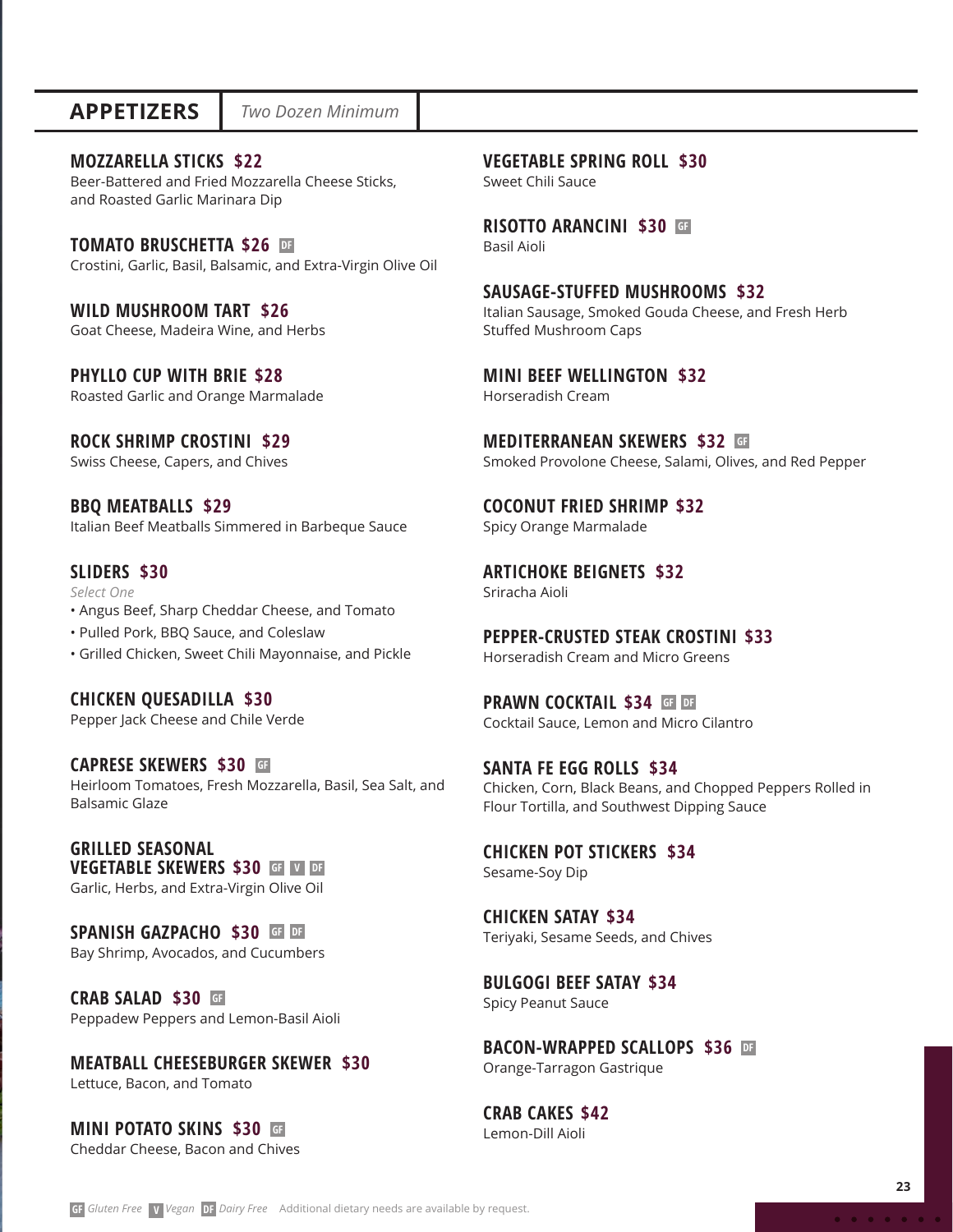

# **SPECIALTY APPETIZER STATIONS**

### **IDAHO POTATO BAR \$16 GF**

Smashed Idaho Potatoes, House-Fried Potato Chips, Sea Salt and Herb-Roasted Fingerling Potatoes, Whipped Sweet Potatoes, Braised Beef Short Ribs, Horseradish, Truffle Butter, Garden Herb Cream, and Pico de Gallo

### **FLATBREAD PIZZA STATION \$17**

- *Select Three, Available to Groups of 350 or Less*
- **MARGHERITA:** Roasted Tomato, Fresh Mozzarella, Basil, Balsamic Glaze, and Pesto
- **CARNIVORE:** Sausage, Prosciutto, Salami, Marinara, and Mozzarella
- **SMOKED SALMON:** Lemon Cream Cheese, Dill, Red Onions, and Capers
- **BBQ CHICKEN:** Grilled Chicken, BBQ Sauce, Smoked Gouda, Cilantro, and Caramelized Onions
- **VEGGIE:** Pear, Fig, Brie, Gorgonzola, Arugula, and Dried Cranberries

### *25 Guest Minimum*

### **NINTH STREET TACOS \$16**

Warm Flour and Corn Tortillas, Beef Barbacoa, Blackened Cod, Cabbage, Lime, Onions, Cilantro, Avocado Crema, and Cotija Cheese

### **BOISE BACON STATION \$18**

Hoisin-Glazed Pork Belly Steamed Buns, Crunchy B.L.T. Lettuce Cups, Bacon-Wrapped Scallops, and Bacon-Cheddar Quiche

### **HAND-ROLLED ASSORTED SUSHI \$20**

California Roll, Spicy Tuna, Smoked Salmon, Veggie, Mango Tango, Dragon, and Platinum Rolls, Served with Wasabi, Pickled Ginger, Soy Sauce, and Sriracha Mayonnaise

### **OYSTER/SEAFOOD BAR \$32 GF**

*Additional \$25 Per Hour Per Shucker – Four-Hour Minimum*  Pacific Oysters Shucked to Order, Poached Shrimp, Crab Legs, Steamed Clams and Mussles, Cocktail Sauce, and Hot Sauce

# **FRESH FOOD DISPLAYS**

*25 Guest Minimum*

# **HOUSE-FRIED CHIPS**

**AND SALSA SAMPLER \$6 GF V DF** Tri-Colored Tortilla Chips, Pico de Gallo, Salsa Rojo, and Tomatillo Salsa

### **SEASONAL FRUIT PLATTER \$7 GF V DF**

The Season's Best Fruits and Berries

### **GARDEN VEGETABLE CRUDITE \$8 GF**

Fresh Cut Seasonal and Local Vegetables, Green Goddess Dressing, and Black Pepper Boursin Dip

### **HOT SPINACH AND ARTICHOKE DIP \$8**

Sliced Tomato, Parmesan, Pita Chips, and Sliced Baguette

### **MEDITERRANEAN ANTIPASTI PLATTER \$9**

Cured Meats, Provolone Cheese, Fresh Mozzarella, Grilled and Pickled Vegetables, Olives, Artichokes, Pepperoncini, Cherry Peppers, Hummus, and Pita Bread

### **SMOKED SALMON PLATTER \$13**

Cream Cheese, Capers, Red Onions, Grated Egg, Lemon, Dill, Bagel Chips, and Crackers

*Toppings/Sauce*

Fry Sauce

• Pulled Pork Poutine Gravy • Bleu Cheese Fondue • Boise Centre's Own

### **FRENCH FRY BAR \$13**

*Available to Groups of 350 or Less*

*Fry Types*

- Seasoned Twister
- Skin on Gaufrette
- Extra-Crispy Colossal
- **CHARCUTERIE BOARD \$14**

Cured Meats, Regional Cheeses, Mustards, Chutney, and Sliced Baguette

### **REGIONAL CHEESE DISPLAY \$14**

Handcrafted Cheeses from Idaho, Utah, and Oregon, Served with Mixed Nuts, Dried Fruits, Local Honey,

Crackers, and Sliced Baguette